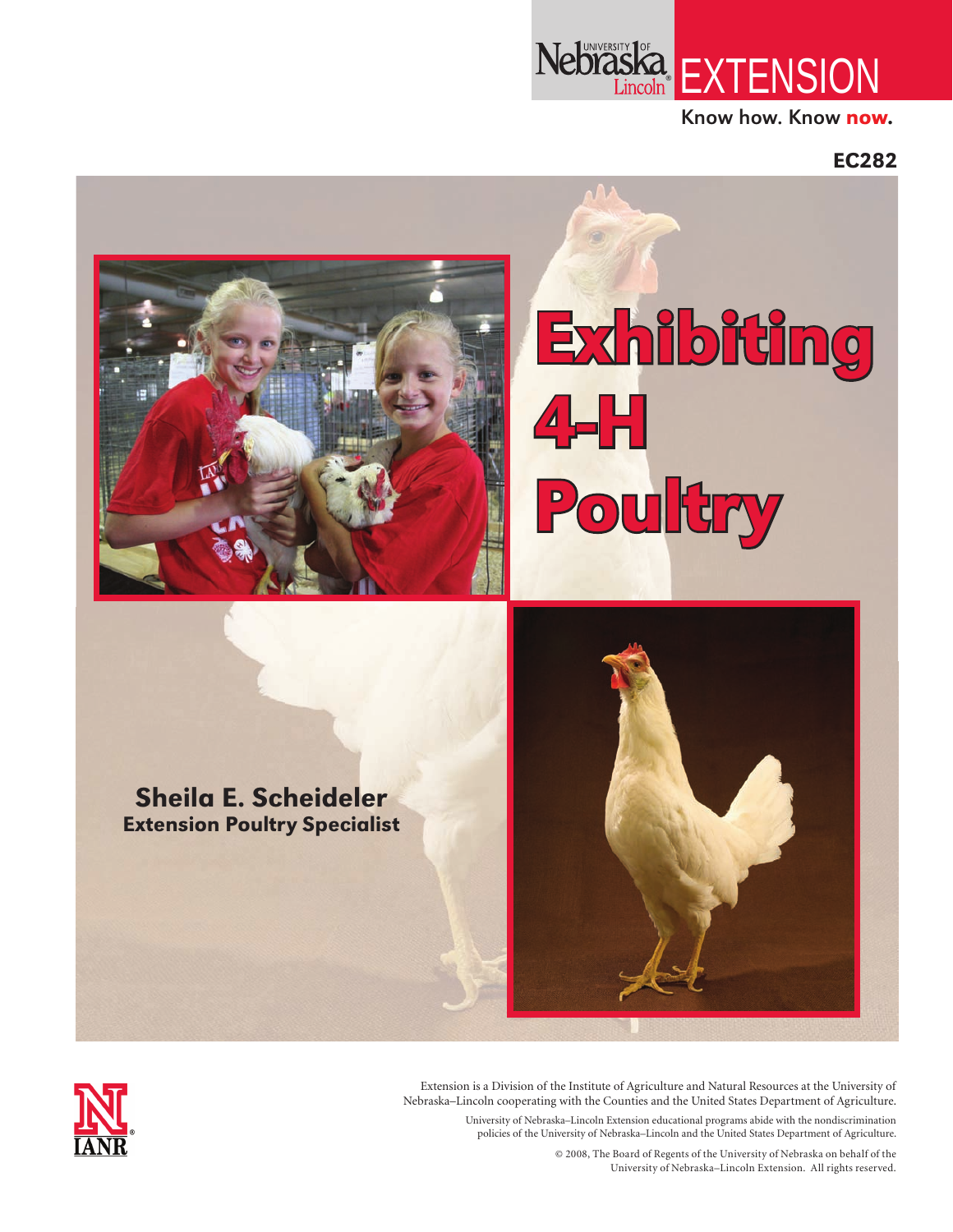At many Nebraska county fairs, 4-H poultry exhibitors have two areas in which they can compete: exhibition of their birds and the showmanship of their birds.

The following information will help the 4-H exhibitor prepare for both types of exhibition. For a bird to place in its class at a show, it must be in the best possible show condition for the time of the year. Good show condition may be defined as a healthy, well-conditioned bird, exhibiting full feather cover and free of disease and parasites.

### Selection

To compete in a poultry show, a bird should be a good representative of a standard pure breed. It is a good idea to consult the American Poultry Association's (APA) Standard of Perfection and do some research into the chosen breed. Crossbreeds may be shown in a production or hybrid laying hen class at most fairs. Some county fairs also will offer a "pet class" for hybrid roosters and crossbred birds. Disqualifications, defects, or eliminations also place the bird at a disadvantage. *Figures 1-8* show examples of disqualifications.

# Pictures of Disqualifying Features







Figure 1. Lopped rose comb Figure 2. Lopped single comb Figure 3. Side springs





Figure 4. Split comb Figure 5. Vulture hocks Figure 6. Squirrel tail







Figure 7. Wry tail **Figure 8. Scoop bill** 

2 © The Board of Regents of the University of Nebraska. All rights reserved.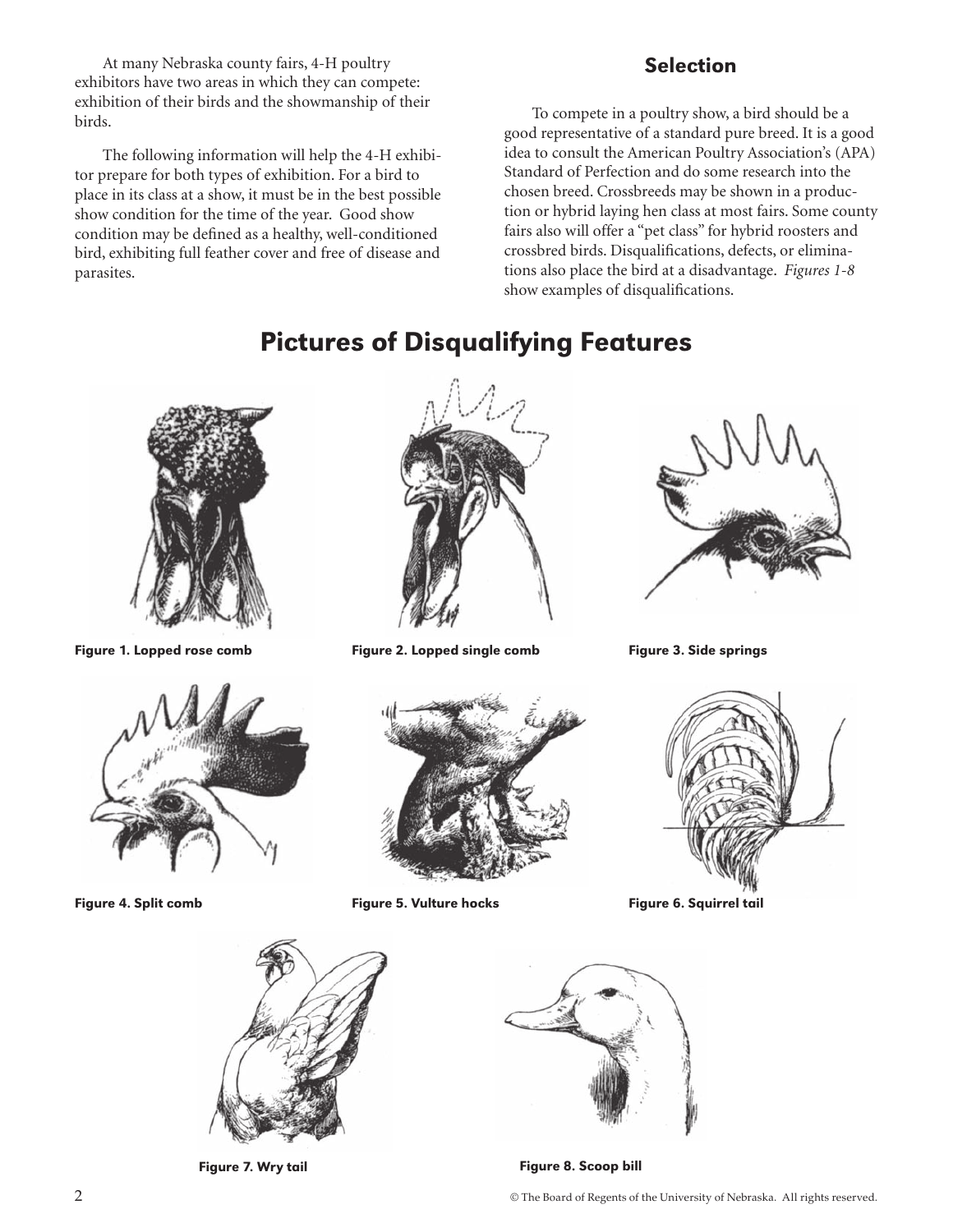Male and Female Araucana Male and Female Ameraucana



#### Figure 9. Araucana vs Ameraucana Breed Characteristics.

#### Additional defects

- • Underweight or overweight
- • Comb course texture, overly large; more or fewer points than required
- Eyes permanent injury
- Wattles course, wrinkled
- Wings missing primaries or secondaries
- Tail main tail feathers absent, sickles absent
- Breast crooked keel or breast bone
- • Shank and toes crooked toes, too many/not enough toes, wrong shank color

 **Note:** A "Silkie" chicken having any yellow skin/ shanks or red comb is an immediate disqualification. (Such Silkies should not be kept for breeding as they have impure qualities.)

• Not proper color or pattern for the breed

*Note: Be aware that the bird also must be identified correctly for its breed. This is especially true when showing an Araucana or Ameraucana* (Figure 9)*. If the birds were ordered through a hatchery catalog under the name "Araucana" and they have a tail, it more likely is an "Ameraucana." Some hatcheries do not specify the differences between these, but list them under one name. Both birds can lay blue, green, or sometimes pink-tinted eggs, although blue eggs are the most common. Any bird with Araucana/Ameraucana genetics may lay a blue egg, as it is a dominant trait.*

Araucana has:

- NO tail, is rumpless
- • Ear tuffs

Ameraucana has:

- **Tail**
- • Muffs
- **Beard**

The birds also need to meet breed characteristics such as body shape, tail carriage *(Figures 10-11)*, comb type *(Figures 14-17)*, feather pattern, etc. for the breed exhibited. This information can be obtained from the already mentioned American Standard of Perfection (*www.amerpoultryassn.com*). This is a good reference book to own for serious exhibitors of standard and bantam breeds.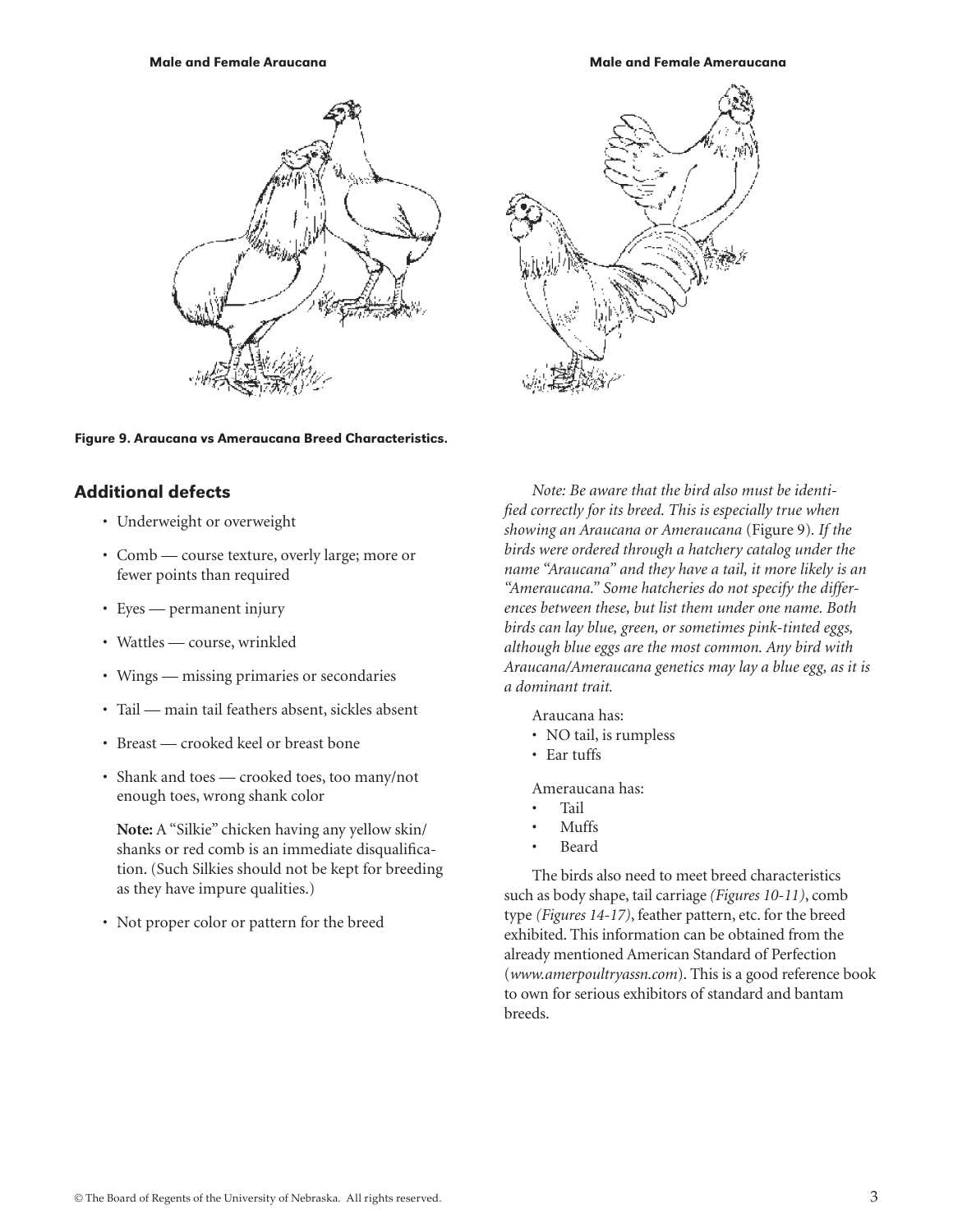

Figure 10. How to measure the angle of a rooster's tail.

### **Training**

The first step in showing is to "tame" or train the bird to become accustomed to being handled and examined by the judge. Training is essential to prepare for a showmanship contest. The training can be accomplished by working with the bird daily to familiarize it to being caught and examined.

Select birds to show several weeks prior to the show date if possible. Allow sufficient time for preparation and training. Birds should be trained and prepared to display their best qualities. Birds unaccustomed to confinement in cages do not "show" to their best advantage unless trained beforehand.

Getting birds accustomed to a cage is a simple process if started early. At least two weeks before the show, place each show bird in a cage similar to ones used at the poultry show. Handle each bird two to three times a day in a manner similar to that used in judging.

## Handling the Bird In and Out of the Cage

*Step 1.* Approach the cage slowly, open the door quietly, and prepare to remove the bird, head first. Maneuver the bird until it stands with its head to your right or left. Reach into the coop and across the back of the bird with your right hand (left-handed persons will use their left hand), firmly but gently grasp the most distant wing at the shoulder. Keep the wing folded and close to the bird's body.

**Step 2.** Rotate the bird in the cage so its head is pointing toward you and the open door.



Figure 11. Diagram showing degrees above the horizontal (chicken's back to measure the tail angle).

*Step 3.* Slide your free hand, palm upward, underneath the bird's breast. Simultaneously, grasp the bird's right leg (just above the hock joint) between your thumb and index finger while clasping the left leg between the second and third fingers. This places your index and second fingers between the bird's legs. The keel bones should be resting upon the palm of your hand. Bring the bird out of the cage head first, keeping its head toward you. After holding the bird for awhile, open the wings and examine various parts of the body. Always return the bird to the cage head first and lower it gently to the floor of the cage.

To determine body balance and "set of legs" (leg sturdiness), some judges like to drop heavy breed birds about 6 inches to the cage floor. A quick recovery means good balance and placement of legs.

Once accustomed to this confinement and handling, the bird should present a good appearance to the judge. Many entries of good merit aren't seriously considered by the judge because they've not been trained. Frightened birds tend to stand in a crouched rather than normal position, thus their true type is not revealed to the judge. The tail may touch the cage and be carried to one side, the bird may become restless from confinement, the cage litter may feel unnatural, and the bird may assume an awkward posture. Birds unaccustomed to handling may struggle when examined. Any of these situations will give the judge unfavorable impressions. Therefore, it is recommended to train the birds to get used to a cage.

### Preparing for a Show

After the birds have been selected and trained, it's time to prepare for the show. The birds should be cleaned (washed) and groomed about 48 hours before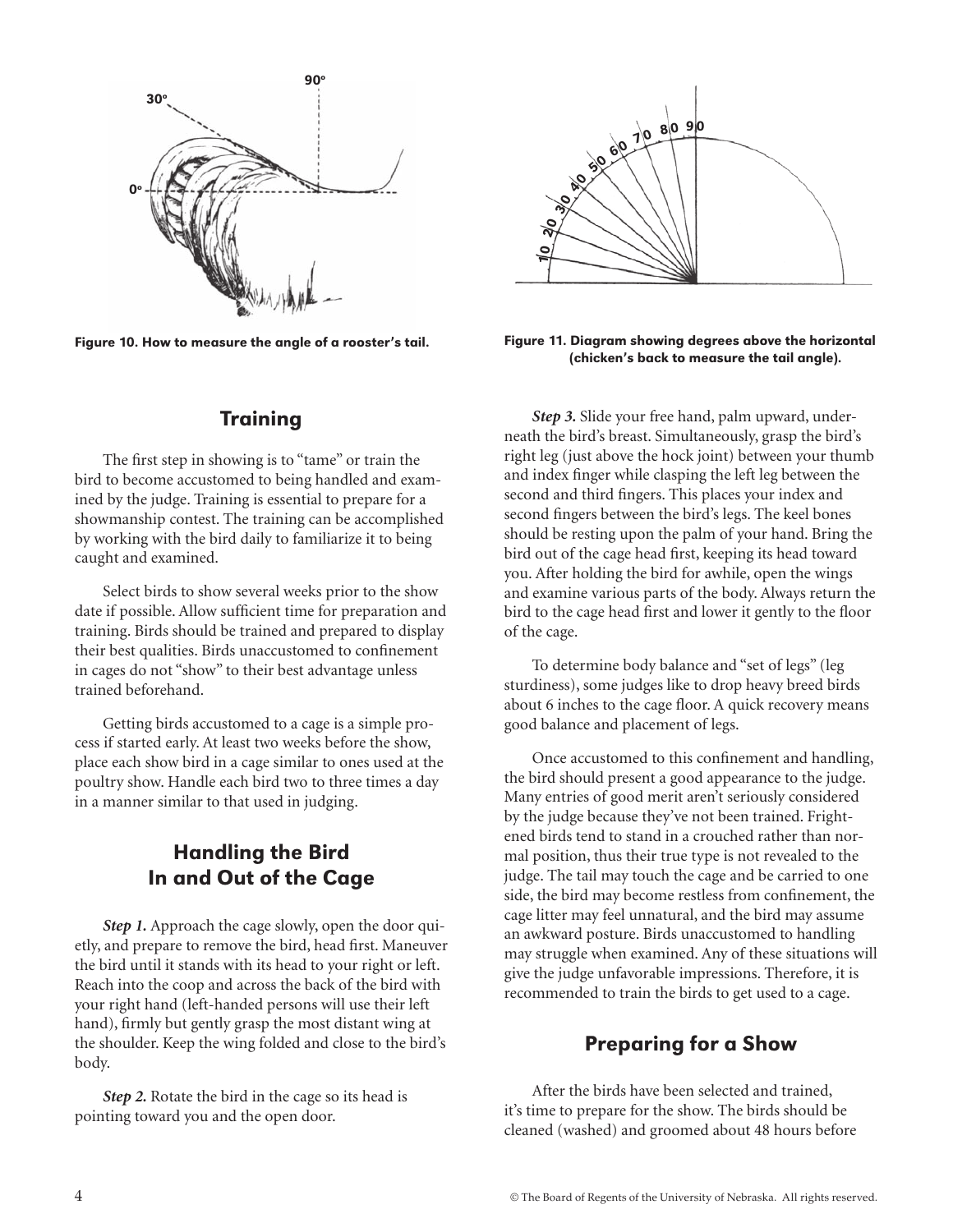the show. A wet bird will take roughly 18-24 hours to dry. "Fluffy" breeds such as the Cochin or Silkie can be dried with a hair dryer. It will help keep the feathers fluffy, but blow drying a tight-feathered breed such as the Cornish will result in an undesirable feather coat. Most breeds will look better if left to dry naturally.

### Washing Birds

When white plumage is soiled and dirty, it does not look good in a show cage. Birds with light-colored plumage (such as white, blue, or buff) should be washed before they are taken to a poultry show. Carefully wash white-feathered breeds such as the Cornish. Birds with dark-colored plumages such as Barred Plymouth Rock chickens, Rouen ducks, and Bronze turkeys, very seldom need to be washed unless their plumage becomes severely soiled.

Learning to wash birds isn't difficult, but it's best to practice on some birds not intended for exhibit. It is best to wash birds the day or night (18 hours) before they are to be exhibited or taken to the show.

If washing a number of birds, the multitub method is best (a soaping tub and two to three rinse tubs). Washing just a few can be done in a large tub (large birds) or sink (bantam chickens and ducks). In either case, the area in which the birds are to be washed should be 80°F to 90°F and free from drafts. Have cages to place the birds in after they are washed. If the birds will be returned to floor pens after they are washed, it is important to place plenty of clean straw or shavings on the floor to keep the birds from becoming soiled again.

#### Multitub Method:

Items required:

- Detergent. Some detergents make feathers dry and brittle. Recommended detergents include: Lux flakes, Ivory, Cheer, or Casteel soap.
- Vinegar
- Bluing (such as Quic Silver, found in the equine section. Other bluing shampoos also may be found in the pet aisle.)
- Sponge
- Soft, old toothbrush, and tooth picks
- Four washing tubs for light plumage, three for dark plumage or a double sink
- 10 percent Permethrin (such as Gordon's Horse, Livestock & Premise Spray. Follow the directions on the container. This can be found in most farm supply stores.)
- Towels
- Hair dryer (optional) be careful to not burn the birds
- Pure silk cloth (optional)

The first washing tub is used for the actual cleaning of the birds. Soap or detergent is added to warm water in the tub. Make good suds before putting the bird into the water. Grasp the bird with both hands and lower it gently into the water, holding the wings so they cannot flap. With the bird standing on the bottom of the tub, release one hand but hold the bird firmly with the other. With the free hand, gently move the feathers on all parts of the body so the soap and water will penetrate to the skin. Then with a small brush, sponge, or hand, work the soapy water through the feathers. Make sure to rub the feathers from base to tip, with the grain, to prevent feather breakage. *Do not put the bird's head under water*.

While the bird is still in the first tub, take a soft, old toothbrush and scrub its legs gently to remove any dirt or molting scales. The 10 percent permethrin can be added to the second washing tubs to help rid the bird of external parasites. Gloves should be worn as permethrin can irritate the skin. When the plumage has been thoroughly washed, transfer the birds to the second tub containing a small amount of vinegar, and thoroughly rinse out as much of the soap as possible. The vinegar will help remove the soap. It is important to remove all the soap; otherwise the feathers will stick and be streaked.

For birds with feathers other than white, the third tub should contain plain water and a fourth tub is not required. For white birds, the third rinse tub should contain a small amount of bluing, just enough to give the water a slight blue color to help whiten, condition, and give feathers a sheen. It is important not to get the water too blue or it will give the plumage a bluish tinge, and too much bluing may dye the feathers. White birds then are placed in a fourth tub with plain water for a final rinsing.

When the washed bird is removed from the final rinsing, the plumage should be dried as much as possible. Work as much water as possible out with the hands, then dry with a towel. After birds are thoroughly dry, their feathers can be polished with a pure silk cloth.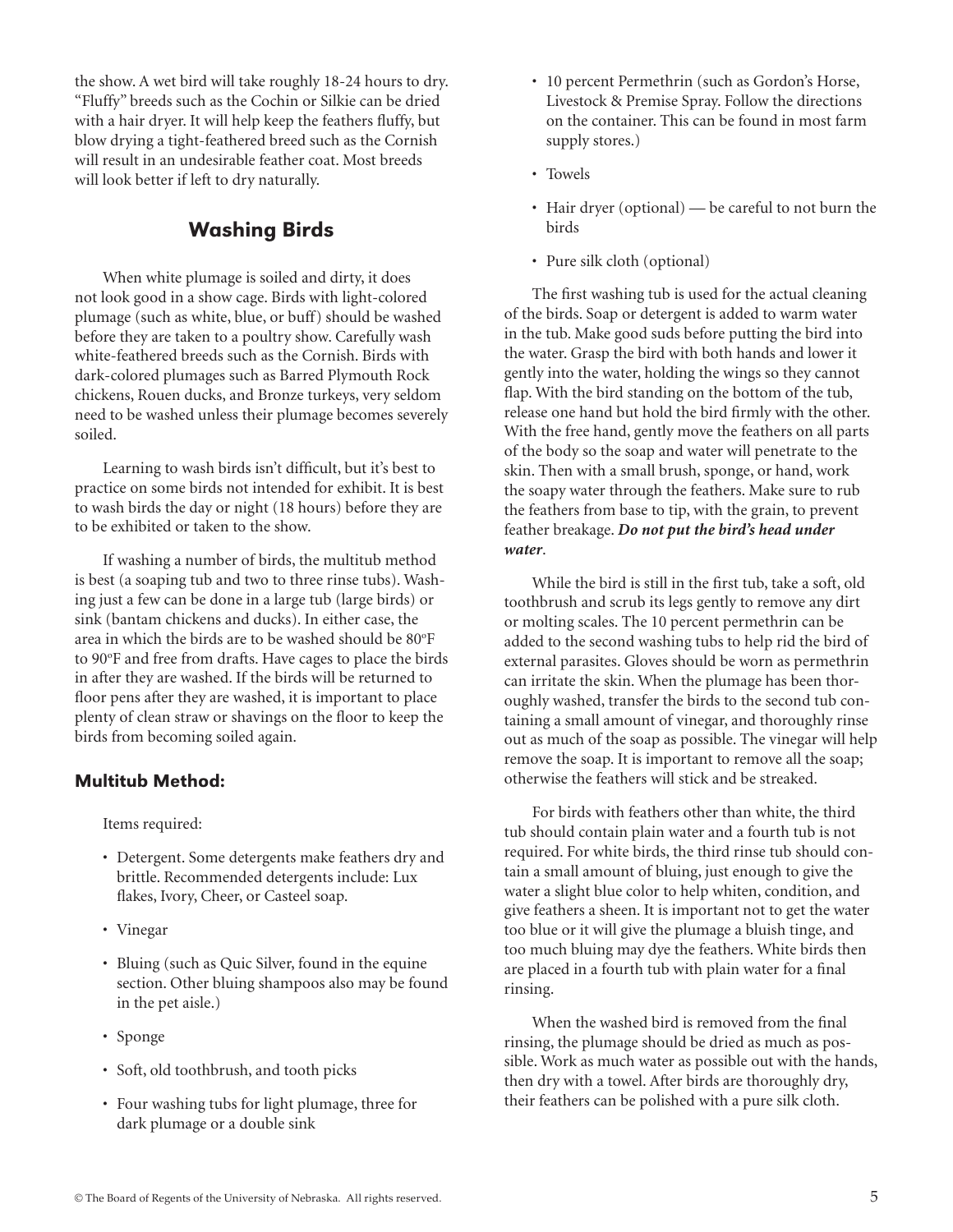Birds should be placed in a drying cage in a warm room. They cannot stand excessive heat, so avoid placing them too close to a heat source. Take care that the birds do not soil their plumage during the drying process. If two or more birds have been washed, keep them separated until dry. A bird can be washed in 15 to 20 minutes. The feet and legs need a little extra attention with the sponge or soft tooth brushes. A toothpick can help get some of the more stubborn dirt out from under the scales if need be.

Crested breeds need more grooming than other birds. The crest especially needs a great deal of attention. After washing the body plumage, hold the bird by the legs, allowing the head to hang down. Submerge the crest feathers, keeping the eyes above the water, working the suds into the topknot until it is well-lathered. If crest is extremely dirty, sprinkle a few drops of mild liquid soap into the head feathers. However, no amount of washing will brighten a crest that is yellow, brassy, or dry from too much sun. (A few hours a day in the sun won't cause brassiness of the feathers.)

Don't expect to stay dry and don't expect the birds to be very cooperative. Most birds do not naturally enjoy bathing in water.

Once the bird is clean and dry, keep it on clean litter until show time. Rubbing a little oil (cocoa butter, glycerin, mineral/baby oil, or olive oil) on the comb, wattles, legs, and feet helps clean these areas better and gives them a nice polished look.

Check the length of the nails and spurs; the older the bird the longer the nail and spurs tend to be. Nails can be trimmed with a dog nail clipper, but be careful not to trim the nails too short as they could bleed profusely. The spurs are a bit more difficult to trim but can be done with a heavy duty clipper. It is generally unnecessary to trim spurs, but blunting may be more helpful if they are long and sharp.

## Show Time

Here are some things that will need to be done prior to the show after selecting and cleaning the bird(s):

- 1. Obtain an entry form to enter the birds; it may be required well ahead of some shows. The entry will have the show rules, which are important to know about before show time.
- 2. Have the birds blood tested before the show if required. Plan to have this done at least two to four weeks before the show.

3. Birds may have to be banded for identification purposes. Plastic or metal leg bands work well for this purpose and are available from suppliers such as Murray McMurray Hatcheries.

Some things that should NOT be done:

- 1. Do not show other people's birds in your name.
- 2. Do not talk to the judges while they are working. They are more than happy to talk to you after they are done with the show.
- 3. Do not crowd the birds on the way to the show; they will get ruffled and possibly soiled. They should be transported in individual cages or boxes.
- 4. Crossbreds should not be shown unless there happens to be a special class such as "Pet."

#### Poultry Showmanship

Poultry showmanship is a class where exhibitors show the judge their exhibits. The exhibitor handles the bird and explains the good and bad points it may have. It is unnecessary to have an exceptional bird for showmanship because it is the exhibitor who is being judged, not the bird.

*The key to showmanship is knowledge of poultry in general, about the breed being presented, and a tame bird to work with.*

Personal appearance is as important as the condition of the bird. Appear well-groomed and wear clean, neat clothing. It is probably required that a 4-H T-shirt or county specific shirt be worn at the Nebraska county fairs.

Good, willing attitudes also are important. Always be attentive and respond quickly to the judge's request.

The most important part of the presentation is the oral part. This is where poultry and breed knowledge is displayed. Point out any strong or weak points the bird may have. These would include structural faults such as crooked toes or backs, or mismarked feathers for the particular breed. This should last no longer than 10 minutes, and four to six minutes should be quite sufficient. Remember, it's not the bird that is being judged, but how well the exhibitor can show knowledge of the bird.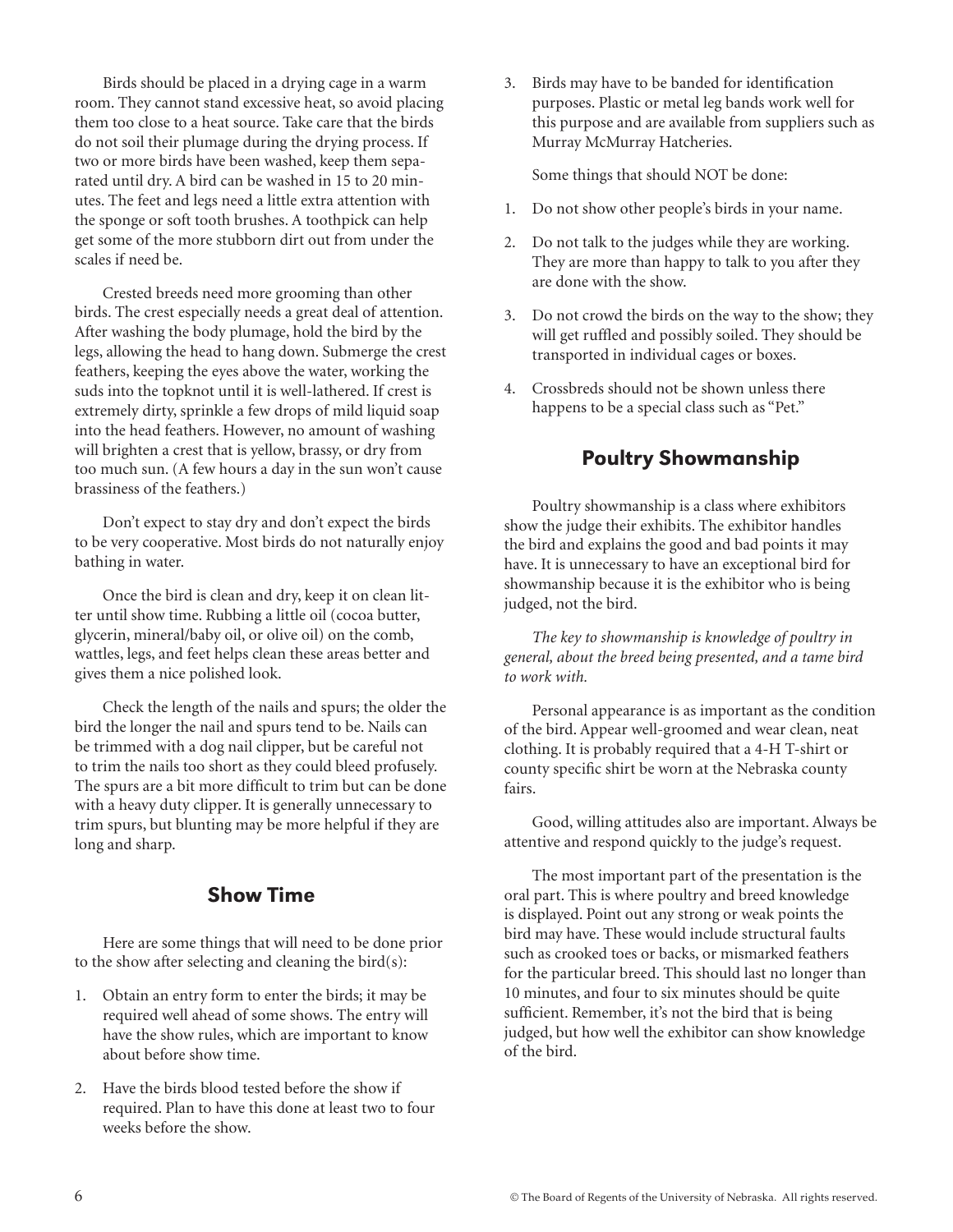## Steps in Poultry Showmanship

- 1. Remove bird from its cage and carry it to the judging table. Depending on the show, exhibitors may be waiting in a line to get to the table. The bird should be carried in a way that is nondistressing and secure. The exhibitor will be judged on ability to handle and carry the bird.
- 2. The time to show the bird is when the judge approaches the exhibitor. Start the presentation with an introduction of yourself and your breed of bird. It may sound something like this:

"I am contestant number \_\_\_\_\_\_\_\_\_\_\_ and my bird is a (breed of bird). This breed is used mainly for (meat/eggs/dual purpose)."

- 3. Next, spread the wings. This shows color patterns if they exist. It also is a good idea to show the feather condition and any feathers that may be missing (i.e. flight feathers, primaries, etc.). Comment on the color of the wing feathers at this time.
- 4. When examining the back, show the feather undercoat for proper shading. Point out any defects the bird may have. Show the width of the back, placing thumb and forefinger of your free hand along the rib cage, sliding along the back toward the tail. This shows the length and width of the bird.
- 5. Examine and show the keel. Also turn the bird over and examine the color of the breast and under color.
- 6. Show the feet of the bird to the judge and describe the condition of the feet and toes (i.e. straight, crooked, etc.), feather stubs, and proper color of shanks for the breed being shown.
- 7. Show the tail carriage by flipping the tail quickly up and down. Avoid doing this with a great force, just enough to get the tail to fan out, then let it return to its normal position. Examine the tail feathers for proper color and condition.
- 8. Return the bird to the judging table and pose it for the judge. Give the judge time to see the bird, then pick it up and ask the judge if he/she has any questions.

*Note:* **Regardless of the steps that are listed above, first and foremost listen to what the judge asks you to do with your bird.**

#### Helpful Guidelines:

- Begin working with the bird several weeks in advance of the show.
- Be clean and well-groomed; wear proper clothing — no shorts, sandals, tank tops, or jewelry (rings, bracelets, big dangly earrings that may distract the bird undesirably).
- Speak clearly and loud enough for the judge to hear and understand you. Look at the judge when speaking to him/her.
- Show the bird and not yourself to the judge.
- Respond to the judge's questions and requests. You may be required to handle a different bird, so be prepared to do this.
- Have a general knowledge about poultry and the breed being shown; the judge may ask questions.
- Learn and know the parts of the bird *(Figures 12-13)*.

## Parts of the Chicken Feet

*Figure 12* is a typical (male) foot for a four-toed breed. The female feet are the same, except for the length of the spur. Some females can and do grow spurs later in life.



Figure 12. Typical (male) foot for a four-toed breed.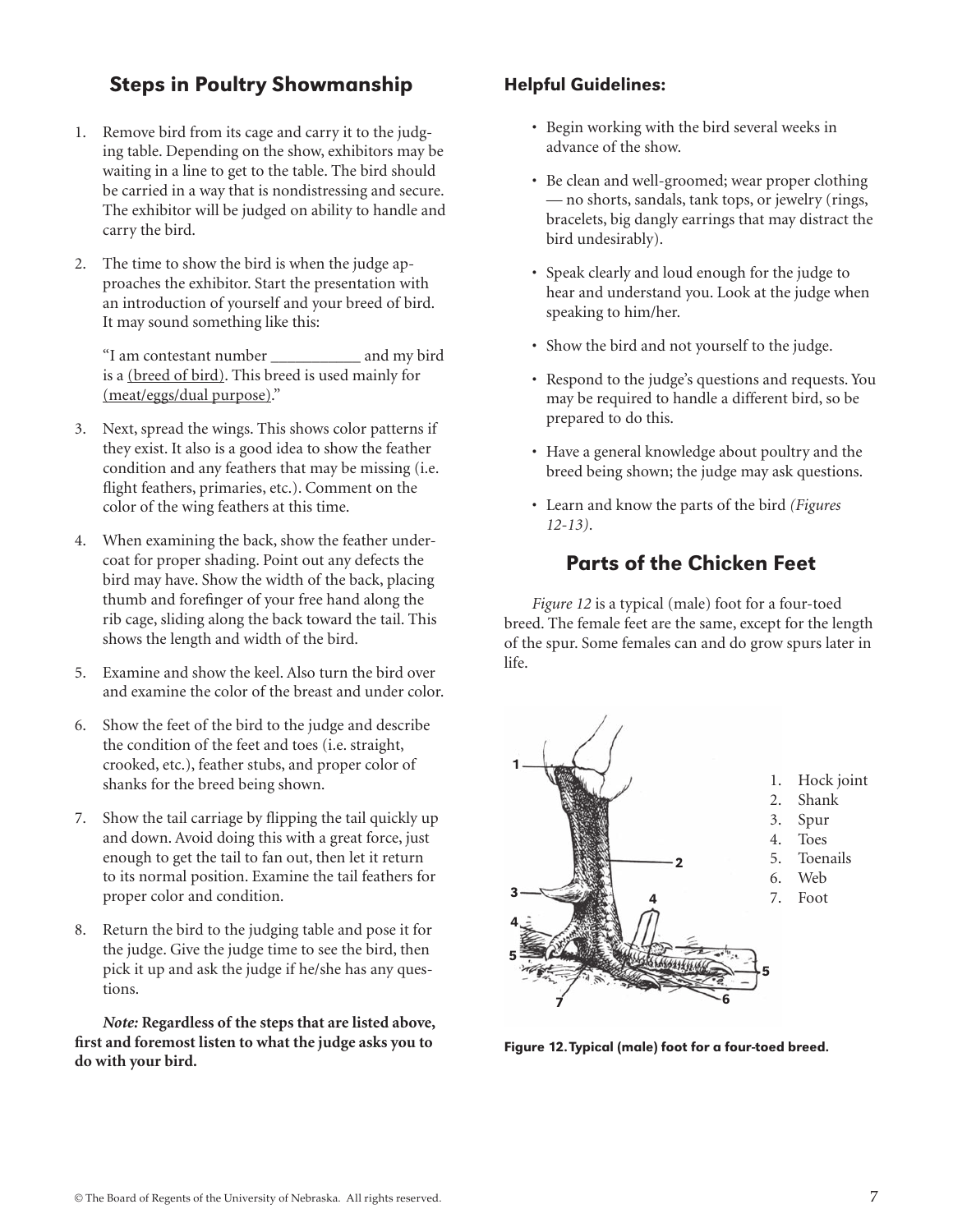

#### Figure 13.Parts of the chicken

- 1. Comb
- 2. Upper mandible/beak
- 3. Lower mandible/beak
- 4. Throat
- 5. Wattle
- 6. Skull
- 7. Eye
- 8. Ear
- 9. Face
- 10. Earlobe
- 11. Hackle
- 12. Front of neck plumage
- 13. Cape
- 14. Shoulder
- 15. Wing front
- 16. Wing bow
- 17. Wing coverts/bars
- 18. Secondaries of wing bay
- 19. Breast
- 20. Primary coverts
- 21. Primaries
- 22. Back
- 23. Upper saddle
- 24. Lower saddle
- 25. Rear body feathers
- 26. Fluff or stern
- 27. Lower thigh feathers
- 28. Hock plumage
- 29. Main sickles
- 30. Main tail
- 31. Lesser sickles
- 32. Tail coverts
- 33. Abdomen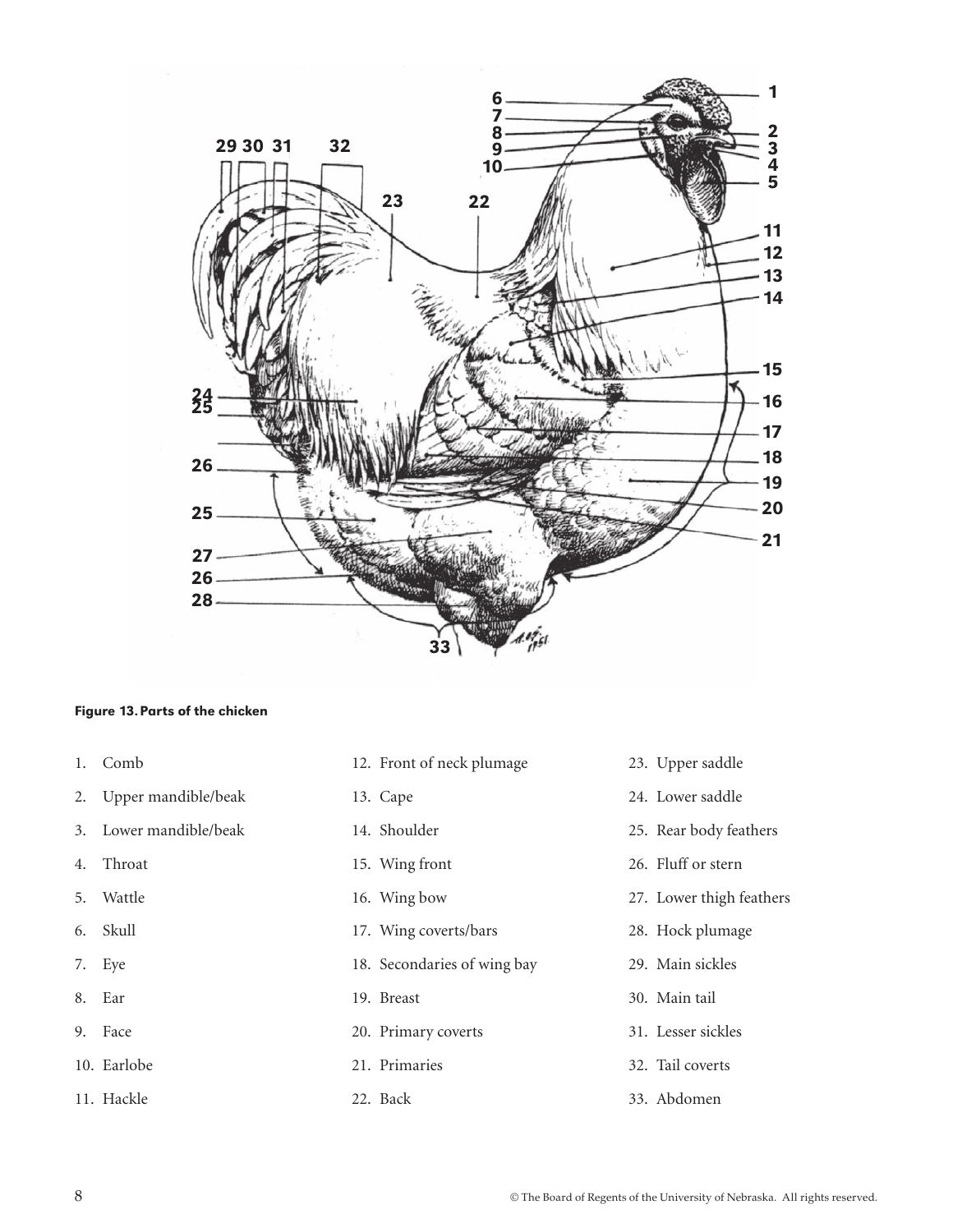### Typical Combs

**Single comb** *(Figures 14-15)*: An ideal single comb is composed of five separate points (labeled as "2"), a strong base, and even position on the head (labeled as "1," *Figure 14*). The Blade (labeled as "3") should be obviously separate from the last point. The ideal comb also will have a strong, even base **(***Figure 15***)**.



1. Base 2. Point(s) 3. Blade

Figure 14. Single comb.



Figure 15.Ideal comb.

**Sultan breed comb** *(Figure 16)*: A V-shaped comb should have two well-defined, hornlike sections joined at the base.



- 1. V-shaped comb
- 2. Crest
- 3. Muffs
- 4. Beard

**Buttercup comb** *(Figure 17)*: This comb should have the same number of points on each side of the base. They should be a mirror image of each other, like a crown. Any points protruding from the middle is a major defect.



Rose comb *(Figure 18)*: The rounded points should sit on the head evenly. If lopped the bird will be disqualified.



- 1. Base
- 2. Rounded points
- 3. Spike

Figure 18. Rose comb.

**Strawberry comb** *(Figure 19)*: The comb is low set, compact, somewhat egg-shaped with the larger portion forward and the rear portion of the comb extending no farther than the middle of the skull.



Figure 19. Strawberry comb.

Figure 16.Sultan head breed.